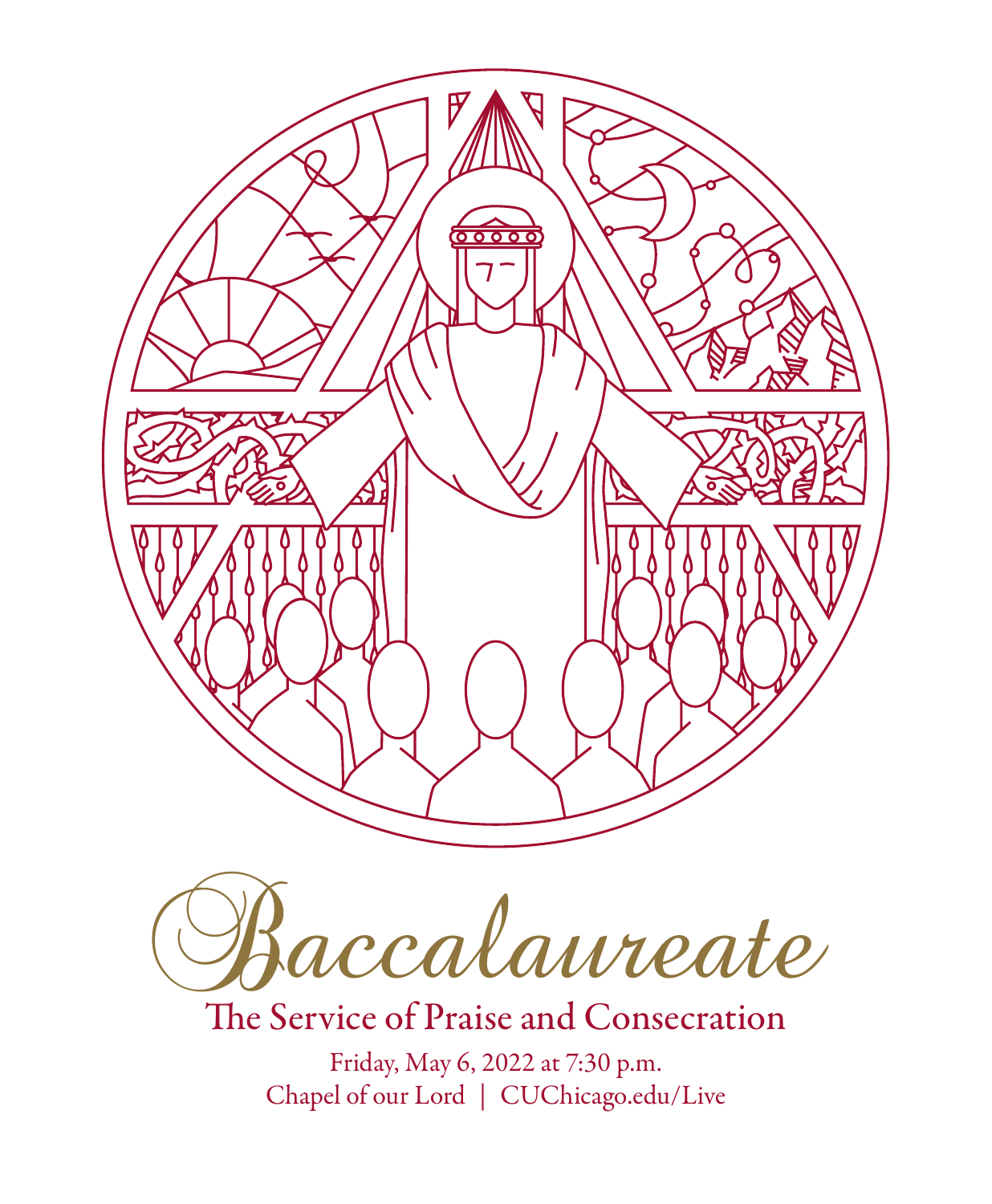# *Through Him. For Him.*

Colossians 1:16

*For by him all things were created, in heaven and on earth, visible and invisible, whether thrones or dominions or rulers or authorities—all things were created through him and for him. (ESV)*

t. Pau<br>Revea<br>Word<br>invisil<br>through Him. t. Paul's words to the Christians at Colossae peer into the deep mystery of the person and work of Christ Jesus. Revealed as both fully God and fully human, the divine Christ was present at the beginning, Himself as the Word, the means through which all things came to be. Through Him all things—spiritual or physical, visible or invisible—came to be; even now all powers, earthly or heavenly, receive life-sustaining power solely

But all things were also created *for Him*. In connection with Christ all things hold together, as our very selves are directed toward Him in faith. Christ Jesus receives all honor, glory and praise for the greatest of all our accomplishments. United in Him, and with one another through baptism and brought into His kingdom of light, we rejoice in the salvation given to us by His blood.

A Christian university ceases to be Christian if it is not "Through Him. For Him." Education, learning and knowledge are gifts of divine creative power. Received from Him, they return to Him in praise and then flow outward to our neighbor in love and service. How unlike our secular institutions of higher learning is a university like Concordia-Chicago! All that we do in this place has sacred, divine meaning because He is both our "source and our destination" (st. 1 of our University Hymn).

Though most familiar as a Christmas text, Concordia-Chicago's hymn of the year, "Of the Father's Love Begotten" (LSB 384) conveys the same message of Colossians 1:16. As we sing the beloved phrase "He is Alpha and Omega,/ He the source the ending He," we sing of the mystery of the Incarnation—God with us in all things. Though begotten from the Father before all worlds, God the Son took on flesh and blood for us and for our salvation. A new setting of this ancient hymn by our own Professor Jonathan Kohrs BA '85, MCM '93 joins our voices with all created things in praise:

O Ye heights of heav'n, adore Him;

Angel hosts, His praises sing.

Powr's, dominions, bow before Him

And extol our God and King. (st. 4)

Let us sing this hymn, then, not just at Christmas, but throughout this academic year, with awe and love for the God who gave everything for us so that all our endeavors might be "Through Him. For Him."

~Rev. Dr. Jeffrey Leininger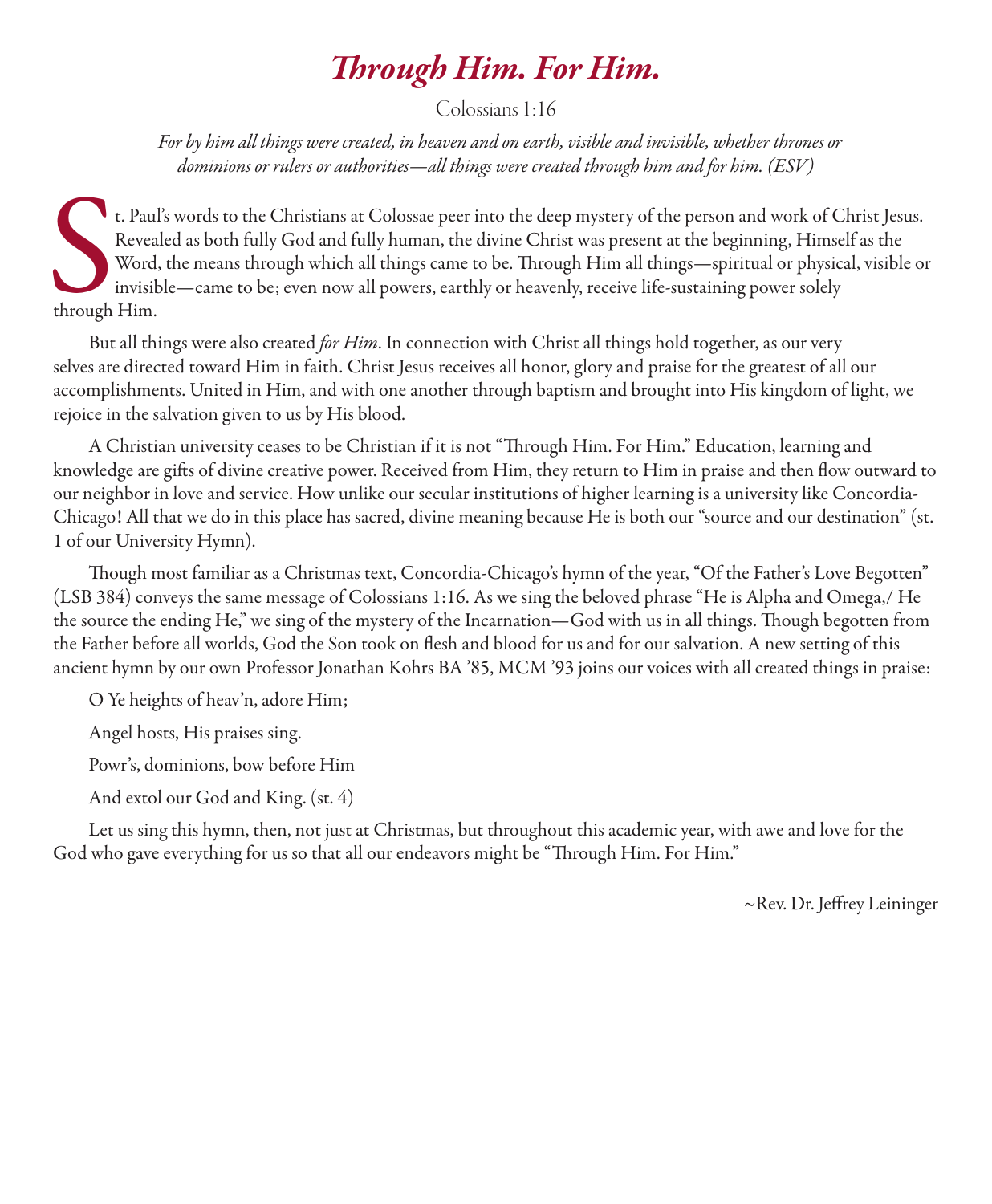#### PRELUDE

*Aria in Classic Style* Marcel Grandjany

O gracious Light, pure brightness of the ever-living Father in heaven, O Jesus Christ, holy and blessed! Now as we come to the setting of the sun, and our eyes behold the vesper light, we sing your praises, O God: Father, Son, and Holy Spirit. You are worthy at all times to be praised by happy voices, O Son of God, O Giver of life, and to be glorified through all the worlds.

> *—Phos hilaron,* Greek 3rd century, trans. American Book of Common Prayer, 1979

# INVOCATION AND OPENING SENTENCES

#### *(stand and face the procession)*

- P In the name of the Father, and of the ⊕ Son, and of the Holy Spirit.
- C Amen.
- P Christ is the image of the invisible God, the first born of all creation.
- C By Him all things were created, in heaven and on earth, visible and invisible.
- P Thrones or dominions or rulers or authorities—
- C all things were created through Him and for Him.
- P Come, let us celebrate God's abundant blessings upon this place and in our lives!
- C Let us join our voices with the whole Church, the angels and all creation!
- P Through Christ we have been brought into the kingdom of light.
- C We have peace by the blood of His cross.

*(Colossians 1:16)*

*O Gracious Light* Howard Helvey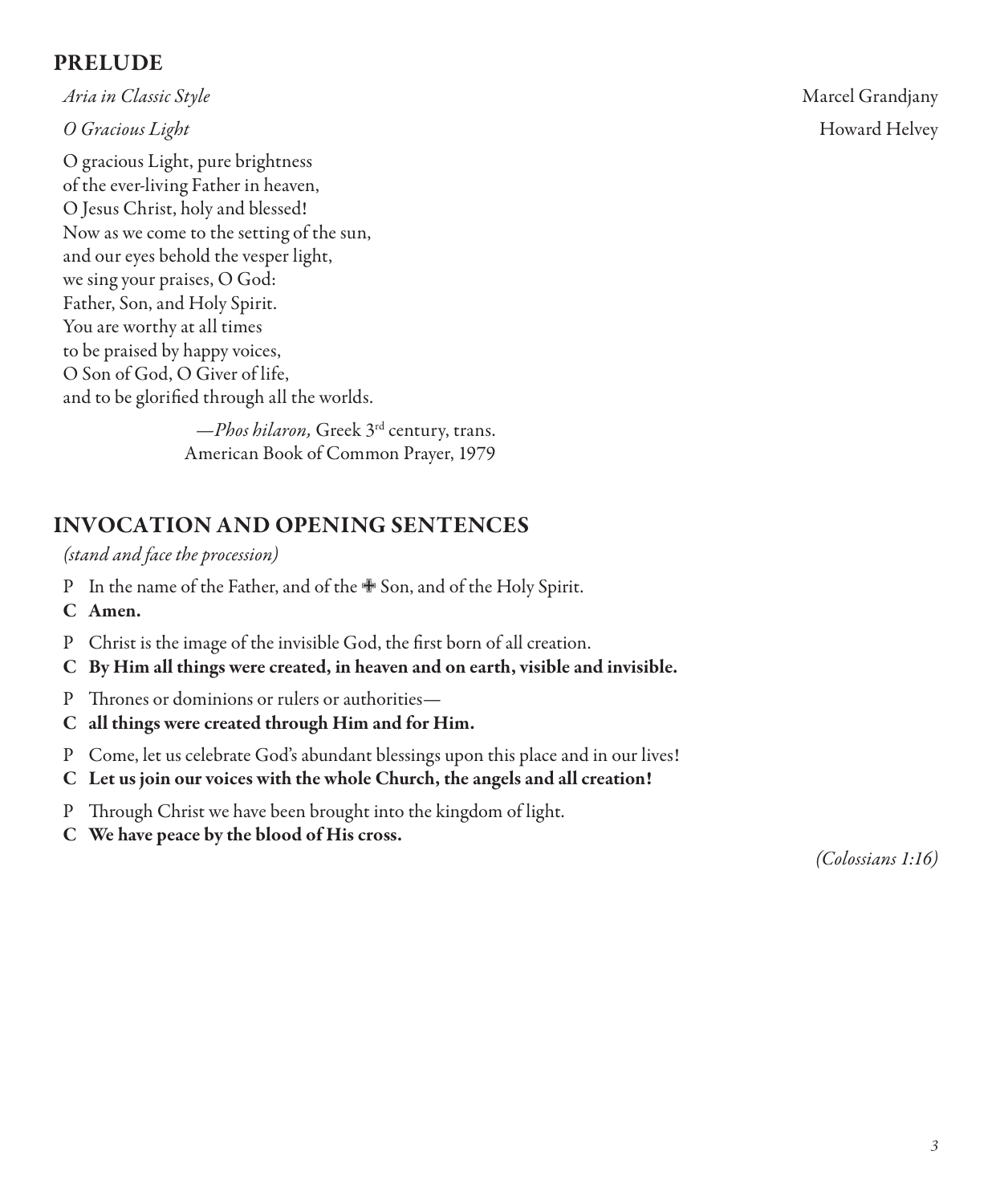HYMN



Text: Aurelius Prudentius Clemens, 348-c. 413; tr. John Mason Neale, 1818-66, sts. 1-4, alt.; tr. Henry W. Baker, 1821-77, st. 5 Tune: Plainsong, 13th cent., mode V

DIVINUM MYSTERIUM 87 87 877

Text and tune: Public domain

# COLLECT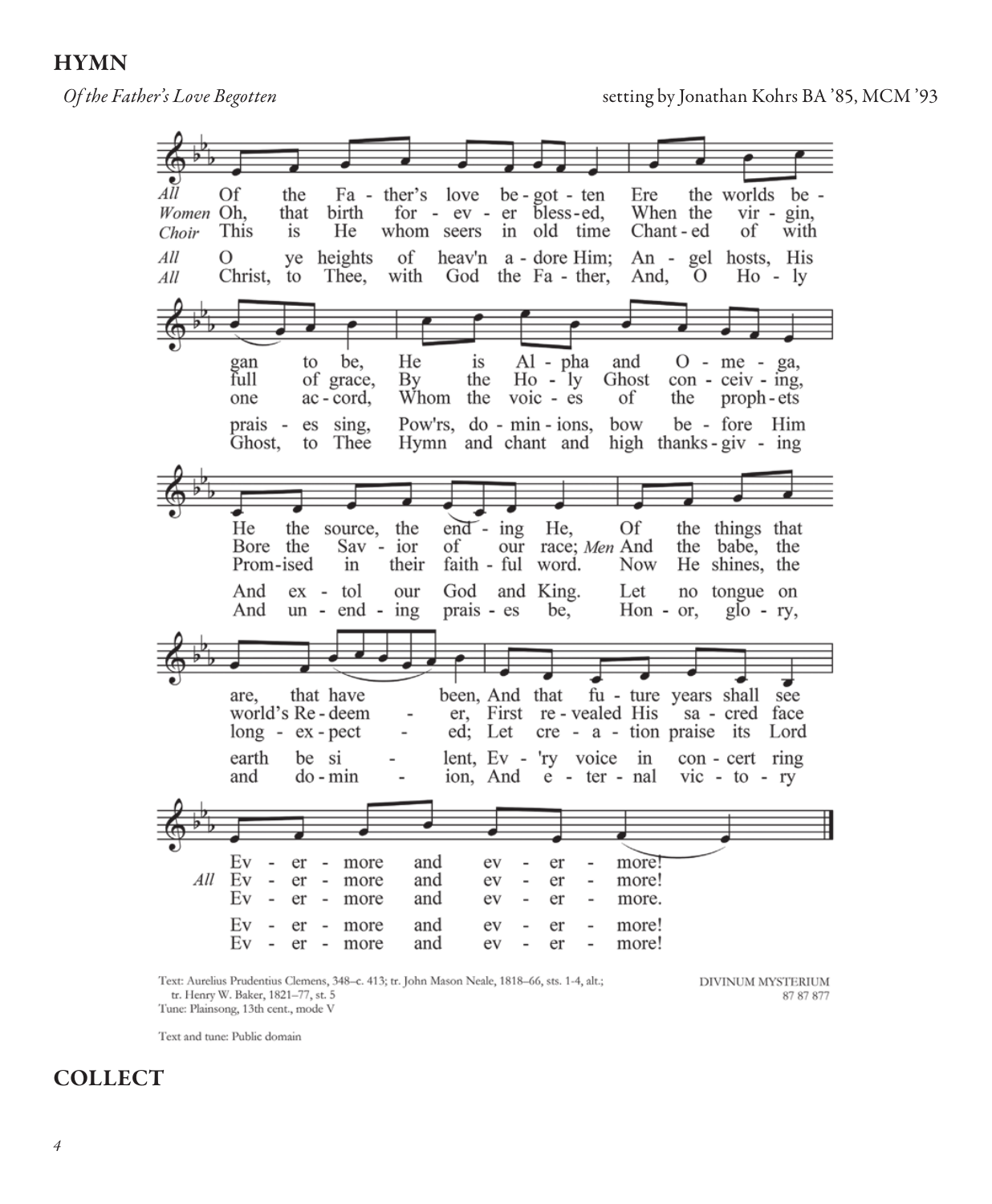# FIRST READING John 8:31-36

#### *(sit)*

Jesus then said to the Jews who had believed in him, "If you continue in my word, you are truly my disciples, and you will know the truth, and the truth will make you free." They answered him, "We are descendants of Abraham, and have never been in bondage to anyone. How is it that you say, 'You will be made free'?" Jesus answered them, "Truly, truly, I say to you, everyone who commits sin is a slave to sin. The slave does not continue in the house for ever; the son continues for ever. So if the Son makes you free, you will be free indeed. (RSV)

## SECOND READING Colossians 1:15-20

He is the image of the invisible God, the firstborn of all creation. For by him all things were created, in heaven and on earth, visible and invisible, whether thrones or dominions or rulers or authorities—all things were created through him and for him. And he is before all things, and in him all things hold together. And he is the head of the body, the church. He is the beginning, the firstborn from the dead, that in everything he might be preeminent. For in him all the fullness of God was pleased to dwell, and through him to reconcile to himself all things, whether on earth or in heaven, making peace by the blood of his cross. (ESV)

**HOMILY** Rev. Spencer Mielke

*5*

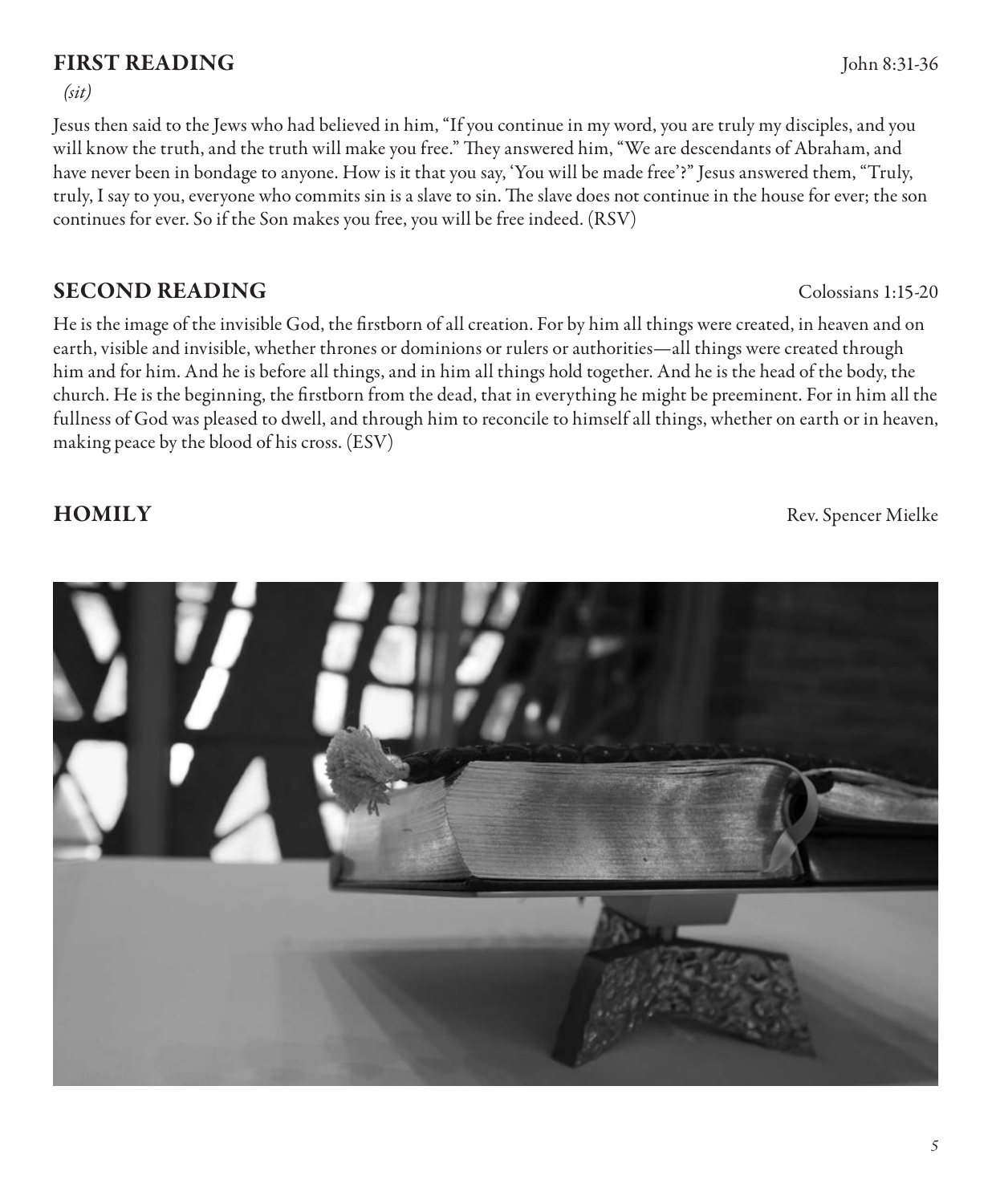#### UNIVERSITY HYMN

*(stand)*

*O God Our Father, Source and Destination* Text: David Rogner BA '82

Music: Carl Schalk HS '47, BS '52

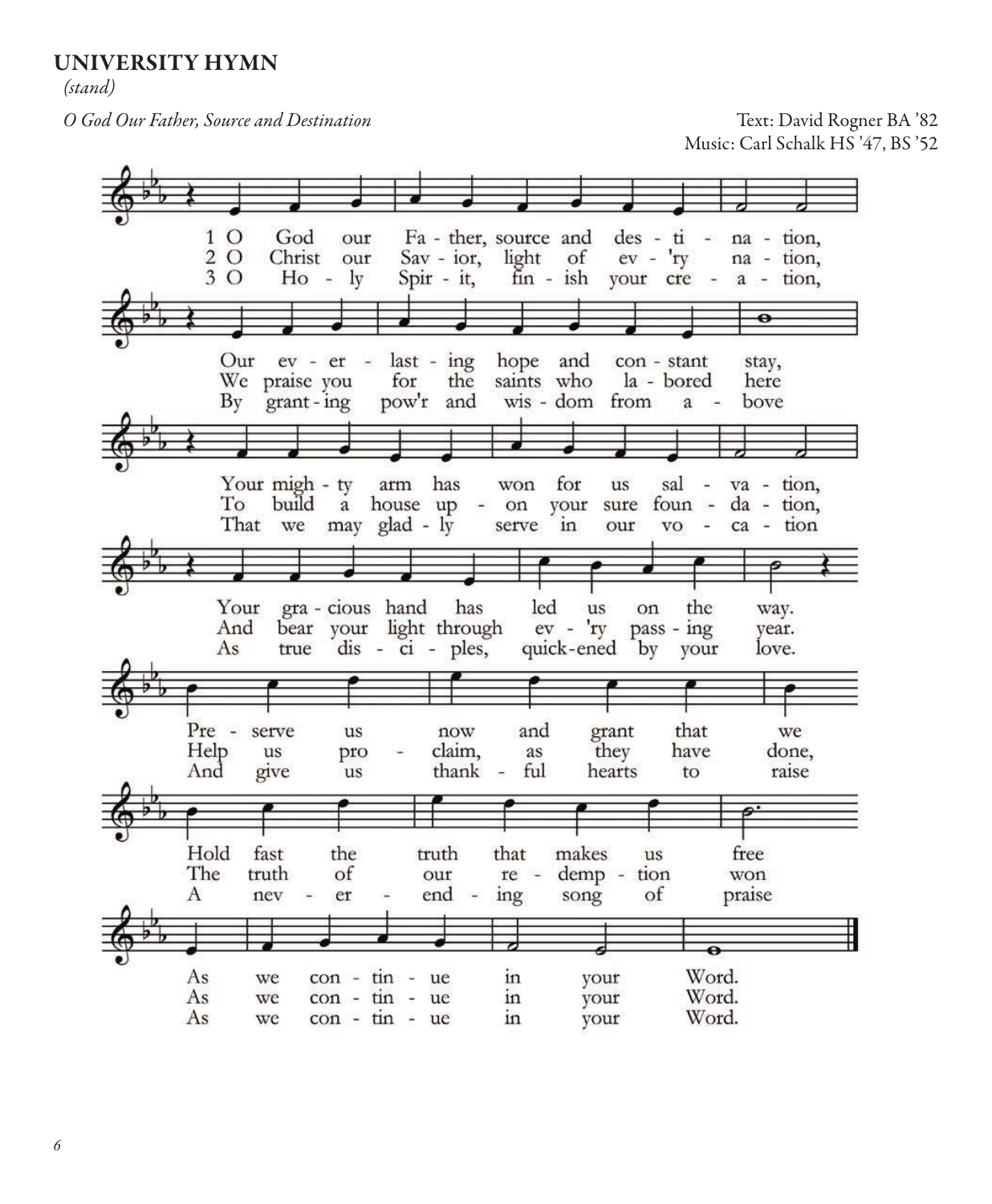#### RECOGNITION OF VOCATION FOR ALL GRADUATES *(sit)*

University President: Dear members of the class of 2022, the mission of Concordia University Chicago underscores the idea of vocation—that all Christians are called in baptism by our Lord to serve faithfully, whatever their station in life. Whether in the home, in an occupation, in the institutions of society or in the Church, we are all to regard our undertakings as callings from God—vocations done to the best of our ability in service to others, in response to His love and for His glory.

Rev. Anderson: Hear the words of St. Paul, from Philippians 4:8-9: "Finally, beloved, whatever is true, whatever is honorable, whatever is just, whatever is pure, whatever is pleasing, whatever is commendable, if there is any excellence and if there is anything worthy of praise, think about these things. Keep on doing the things that you have learned and received and heard and seen in me, and the God of peace will be with you."

University President: These graduates are pleased to present themselves, collectively and individually, to the Church.

Rev. Anderson: On behalf of the Church, I accept with joy these members of the class of 2022—gifts of God's grace. I now ask you to affirm your intention to serve God and His people.

All Graduates: We desire to serve God and His people as servants of Christ, and as extensions of His love to a world in need. We ask the Lord to use us and our talents in the Church and the world according to His will and for His glory. We seek the Lord's blessings on our work and service, all in the name of Christ.

Rev. Anderson: Go in peace. Serve the Lord.

All Graduates: Thanks be to God!

# RECOGNITION OF THOSE COMPLETING CHURCH PROFESSIONAL REQUIREMENTS

University President: Some of you have come together to affirm your intention to serve in the commissioned ministries of the Church. Others of you may be continuing your vocational development in seminary education. As you do so, let me remind you that your work in the called ministries of the Church is but a special opportunity to live out your baptismal vocations from God.

Therefore, I ask you now to affirm your intention to serve God and His people in the specific called ministries of the Church, giving glory to God in word and deed through your service.

Church-Professional Graduates: We do so intend, with the help of God.

# PRESENTATION OF CERTIFICATES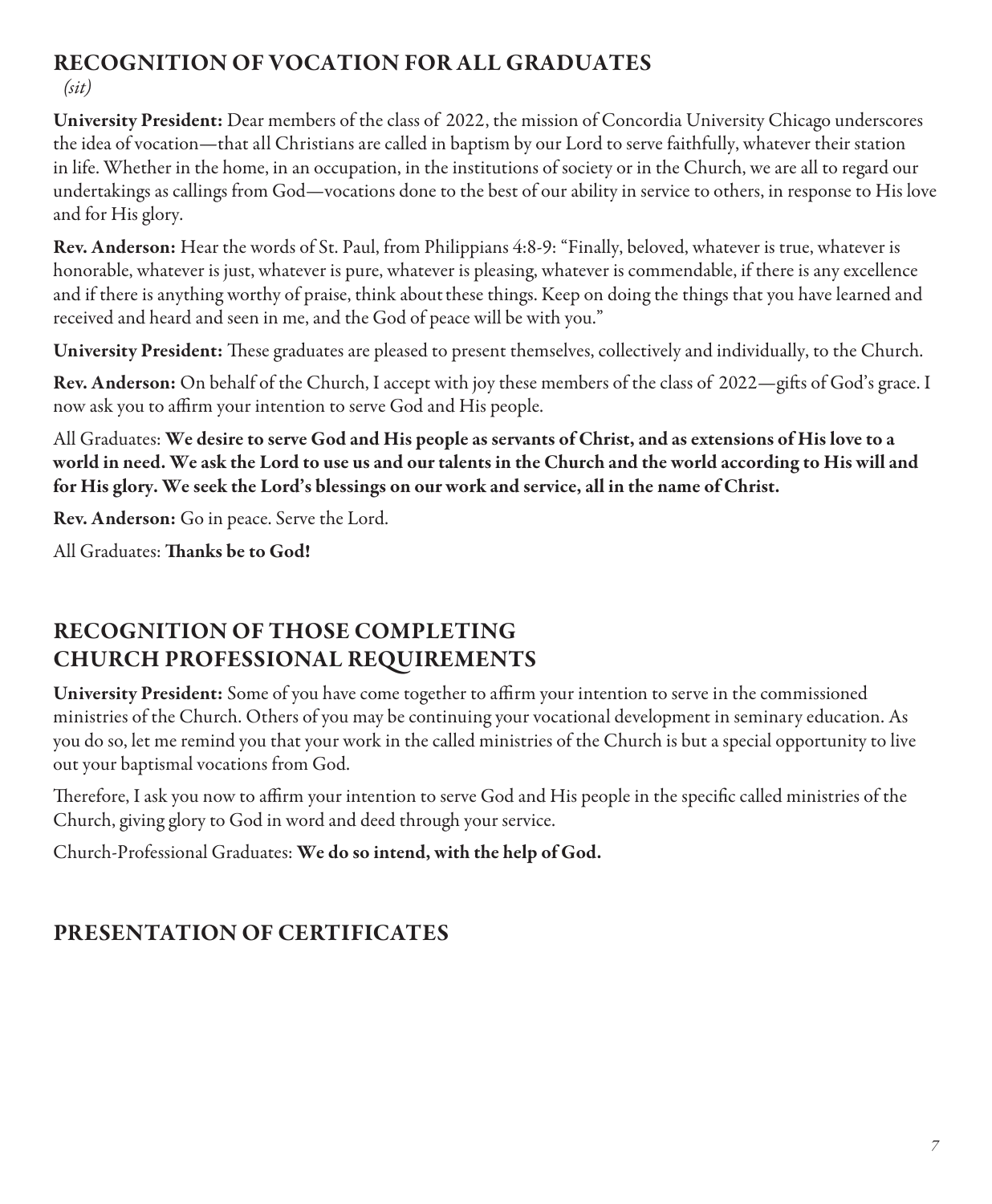#### ANTHEM

We were buried with him into death, That as he was raised by God's glory, We might walk in life made new by grace. Having died with Christ, we shall live with him.

*Christ is with me everywhere I go, Never to leave me, this I know.*

*Christ Is with Me* Gerald Patrick Coleman *Coleman Coleman* Gerald Patrick Coleman

I have now been grafted to the vine, Drawing life from roots, rich in mercy, Bearing fruit as I abide in him: Fruit forever fresh, glorifying God.

*Christ is with me everywhere I go, Never to leave me, this I know.*

I have now been crucified with Christ, I no longer live, Christ lives in me. Now I live by faith in God's own Son, One who loved me so – gave himself for me.

*Christ is with me everywhere I go, Never to leave me, this I know.*

> —Gerald Patrick Coleman, passages from John 15, Romans 6 and Galatians 2

#### PRAYERS

#### *(stand)*

- P Lord, remember us in your kingdom and teach us to pray:
- C Our Father, who art in heaven,

hallowed be Thy name, Thy kingdom come, Thy will be done on earth as it is in heaven; give us this day our daily bread; and forgive us our trespasses as we forgive those who trespass against us; and lead us not into temptation, but deliver us from evil.

For Thine is the kingdom and the power and the glory forever and ever. Amen.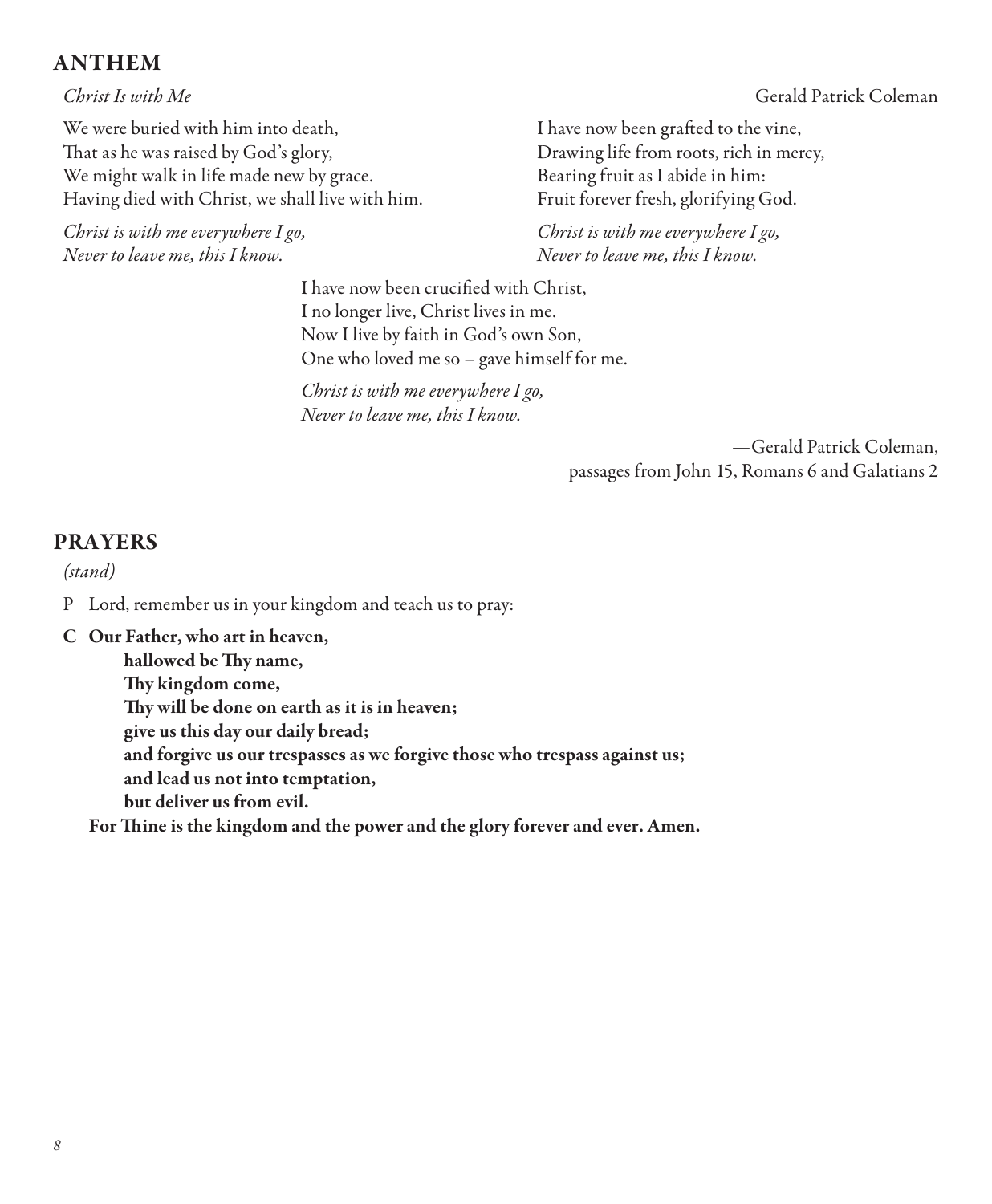# CHORAL BLESSING

*May You Abound with Hope* Anne Krentz Organ

May the God of hope fill you with joy. May the God of hope fill you with peace, peace in believing. By the power of the Holy Spirit may you abound in hope. —Romans 15:13, adapted by Anne Krentz Organ

# BENEDICTION

- P Let us bless the Lord.
- C Thanks be to God.
- P The Lord bless you and keep you. The Lord make His face shine upon you and be gracious unto you. The Lord lift up His countenance upon you and  $\triangleq$  give you peace.
- C Amen.

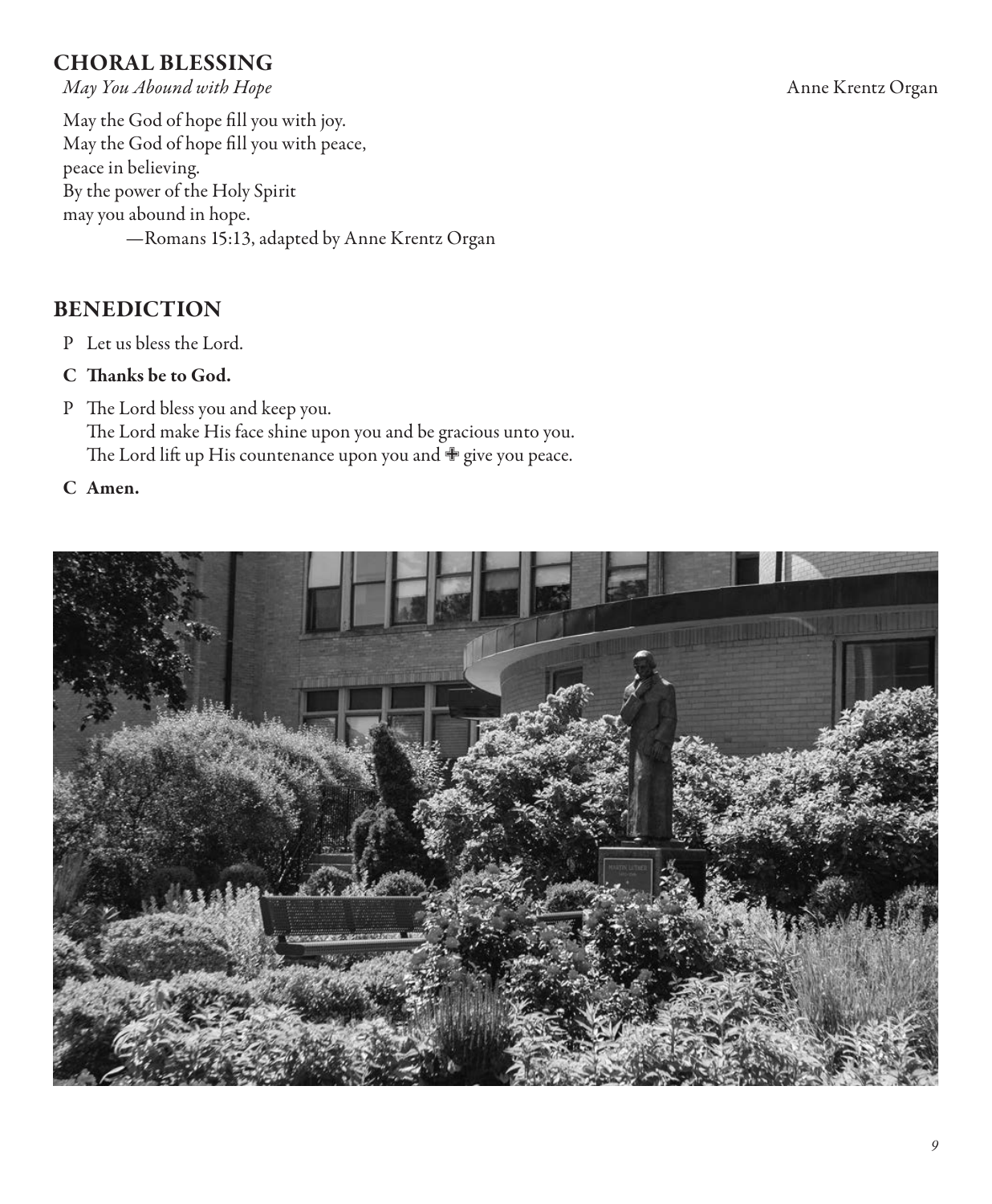# RECESSIONAL HYMN

*Lord Jesus, You Shall Be My Song* Les Petite Soeurs de Jesus and L'Arche Community *(Choir sings stanza 3)* Setting, Jonathan Kohrs (*Choir sings stanza 3*) Setting, Jonathan Kohrs he Community)



Music copyright G.I.A. Publication, Inc. Reprinted under OneLicense.net #A-704570.

#### POSTLUDE

*Christ Is Arisen* Gerald Near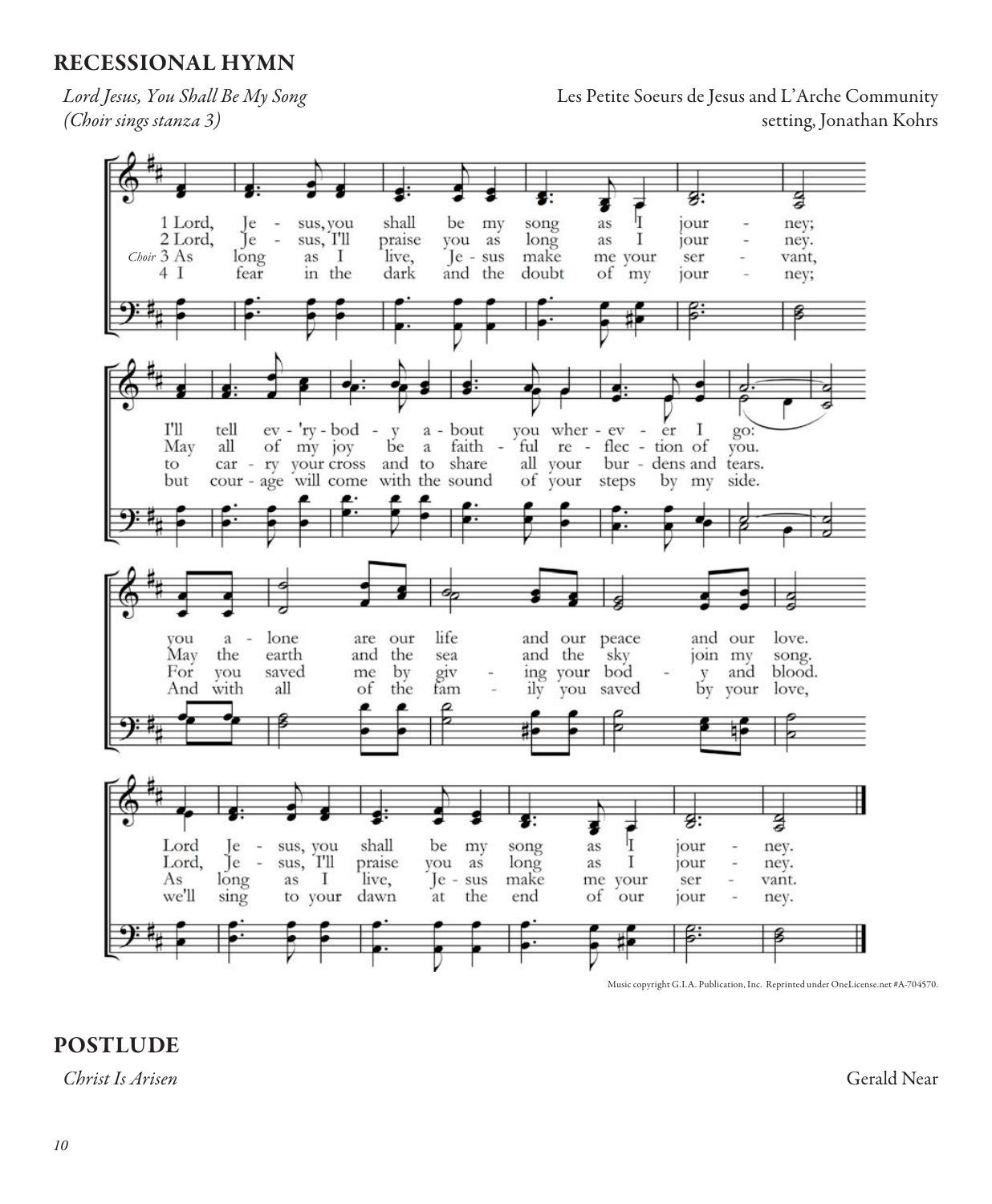## CHURCH PROFESSIONAL CANDIDATES

#### Deaconess

Emma Heinz Abigail Meyer

Director of Christian Education (DCE)

Aaron Finkel Andrew Kaufmann

#### Director of Parish Music (DPM)

Peter Stigdon

#### Lutheran Teacher Education (LTE)

Alexandria Clasen Michelle Frerking Madalyn Graves Abigail Mielke Jacob Mills Jesse Muehler Rachel Mueller Mikala Perino Aaron Reynolds

Completing Pre-Seminary Requirements and Recommended to the Seminary

Noah Dunsmore

Recommended to Seminary

Jack Engelder

#### SOLI DEO GLORIA

| <b>PREACHER</b>   | Spencer Mielke                                                                         |
|-------------------|----------------------------------------------------------------------------------------|
|                   | Pastor, Trinity Lutheran, Elkhart, IN                                                  |
| <b>OFFICIANTS</b> | Russell Dawn, DPhil                                                                    |
|                   | President, Concordia University Chicago                                                |
|                   | Jeffrey Leininger, PhD<br>University Pastor and Pre-Seminary Program Director          |
|                   | Steven Anderson                                                                        |
|                   | East Region Vice-President, Northern Illinois District, Lutheran Church—Missouri Synod |
| <b>LECTORS</b>    | Debbie Arfsten, PhD, Director of Christian Education Program                           |
|                   | Jared Stiek MA '15, Lutheran Teacher Education Program                                 |
| <b>MUSICIANS</b>  | Kapelle, Charles P. Brown, DMA, directing                                              |
|                   | Steven Wente BA '75, MCM '76, DMus                                                     |
|                   | Chapel Organist, Emeritus                                                              |
|                   | Jonathan Kohrs BA '85, MCM '93, MFA<br>Music Department Chair                          |
|                   | Members of the Concordia University Chicago Wind Symphony                              |
| PROGRAM           | Debbie Arfsten, PhD, Director of Christian Education Program                           |
| <b>DIRECTORS</b>  | Jeffrey Leininger, PhD, Pre-Seminary Program                                           |
|                   | Jonathan Kohrs BA '85, MCM '93, MFA, Director of Parish Music Program                  |
|                   | Jared Stiek MA '15, Lutheran Teacher Education Program                                 |
|                   | Kristin Wassilak BA '86, MA '96, Deaconess Program                                     |